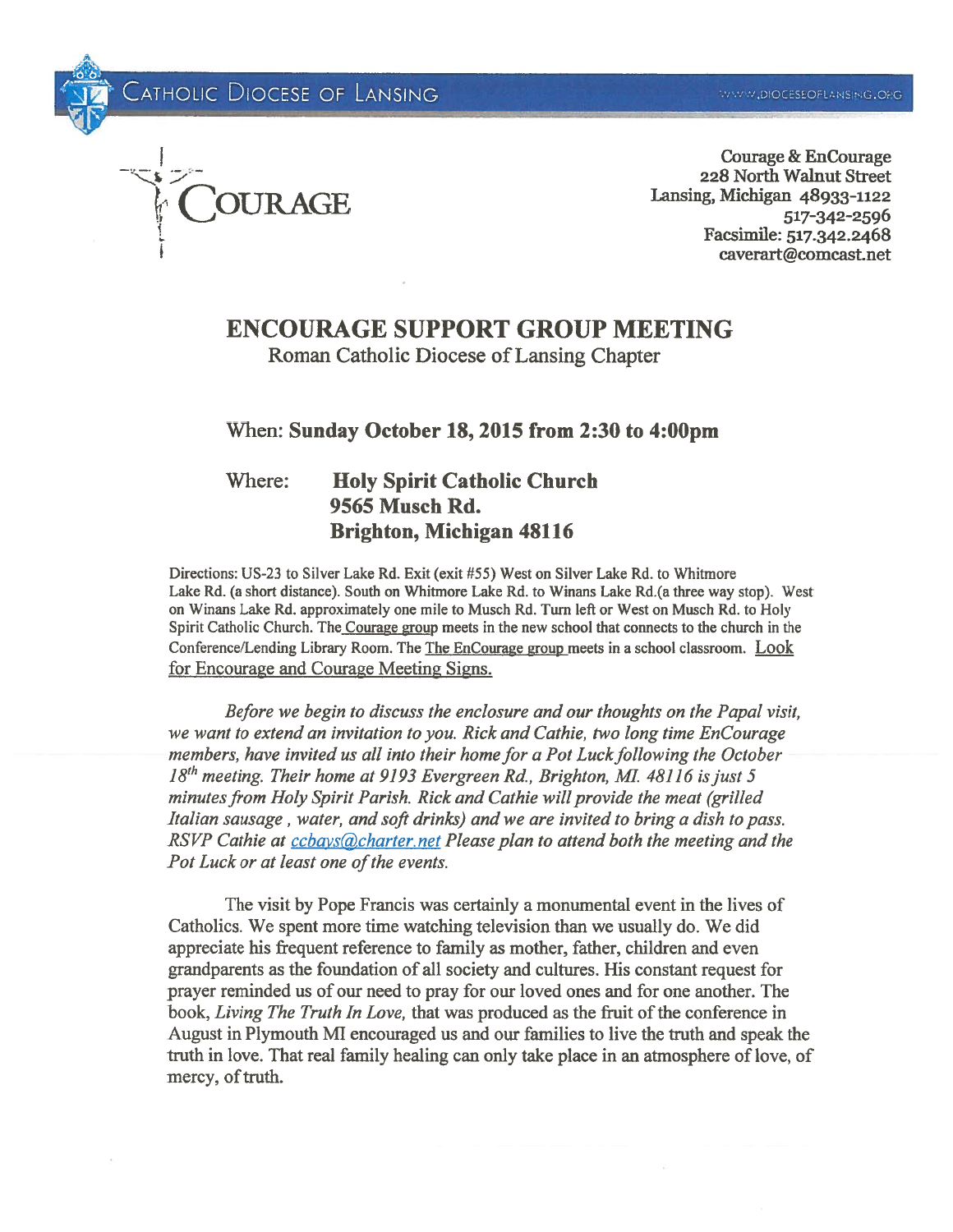We decided to include with our letter an article written many years ago, that, in spite of time, has remained relevant. The article How America Went Gay was written by Dr. Charles W. Socarides, M.D. and expresses prophetically and profoundly the origins of the social and political development of homosexual behavior. We have shared this with many of you long ago and decided that it was time to re-visit this excellent explanation.

Please also remember that we unite to pray each Thursday to the Sacred Heart of Jesus in reparation for our sins and the sins against human sexuality such as same-sex behavior and abortion. Reparation is making amends for the wrongs committed through our sinful condition. Additionally, we pray as intercessors for all our loved ones who will, like the prodigal, someday return home. We generally follow the model given to us by St. Margaret Mary Alacoque in the booklet *Holy* **Hour of Reparation** published by CMJ Marian Publishers. If you would like a copy of the booklet, we have a small supply in our office or you can order one by calling the publisher at 1-888-636-6799. Another beautiful prayer is the *Chaplet of the* **Precious Blood** that is available upon request. This beautiful chaplet has been modified to address the specific concerns of Courage and EnCourage members. We have chosen to add this powerful prayer to our Holy Hour of Reparation. Please remember, "that the necessity of reparation is especially urgent today and must be evident to everyone who considers the present plight of the world, 'seated in wickedness'. The Sacred Heart of Jesus promised to St. Margaret Mary that He would reward abundantly with His graces all those who should render this honor to His Heart." (Pope Pius XI Encyclical Miserentissimus)

Please note: If you cannot attend the October 18th meeting, our next regular Diocesan EnCourage meeting is Sunday, November 15, 2015. If you would prefer to receive our letter and enclosures via email rather than regular mail please let us know, or if you no longer want to receive our letter please inform us.

For more information regarding our meetings, or to talk about the issue of same-sex attraction in your lives or the lives of loved ones, call our Diocesan office at 517-342-2596 or email us at courage@dioceseoflansing.org We might also mention that the Diocese of Lansing supports this ministry even though more than half of our letters go well beyond our borders. Any financial help you can give us is greatly appreciated.

We look forward to meeting with you. Let us remember, however, to always respect the right of each to complete confidentiality.

Trusting in Jesus,

Bob and Busan

**Bob and Susan Caver** 

"The Lord in close to the broken hearted: and those who are crushed in spirit He saves." (Psalm 34:19-20)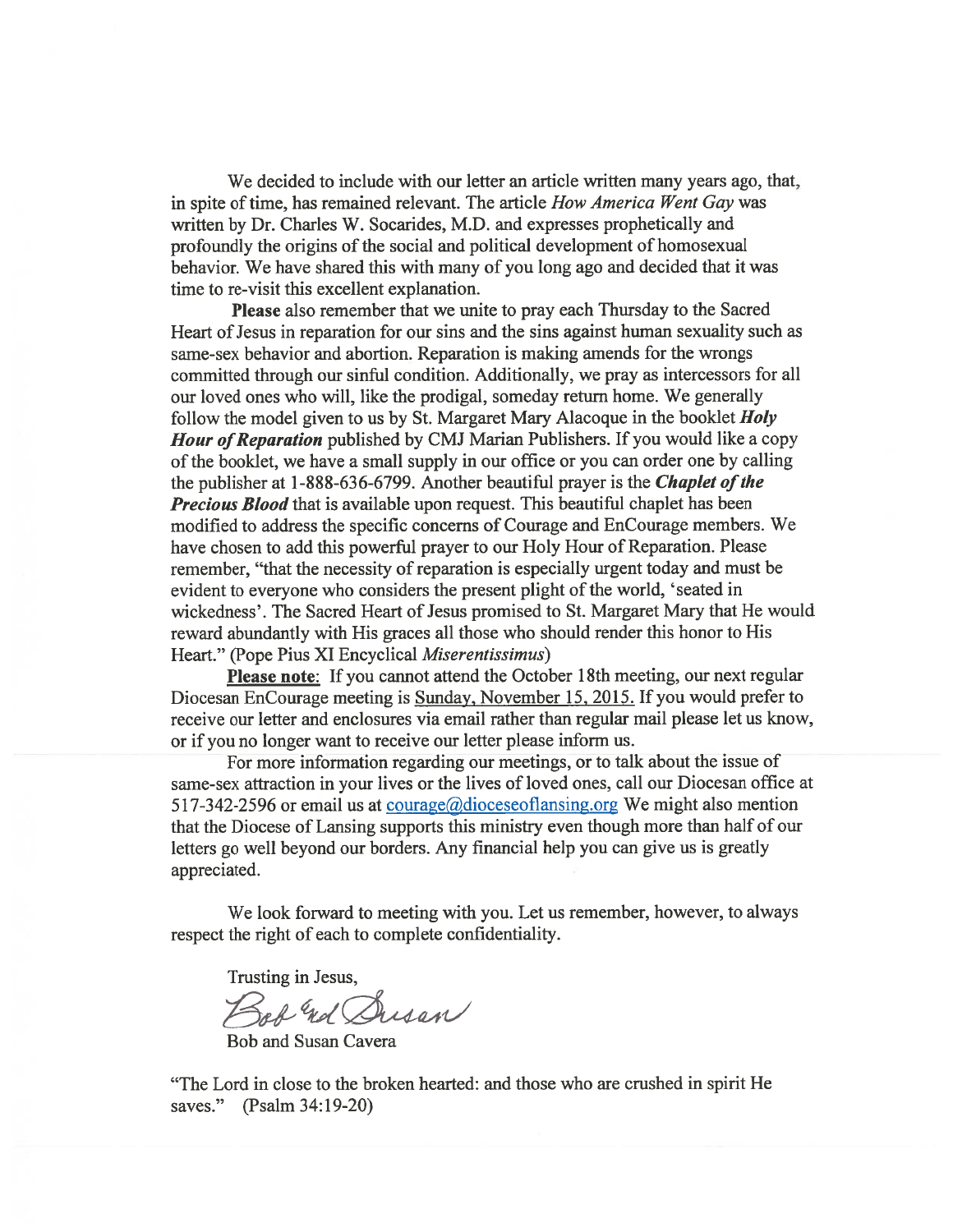# **How America Went Gay**

**by Charles W. Socarides, M.D.**

**Charles W. Socarides, M.D.**, is clinical professor of psychiatry at Albert Einstein College of Medicine/Montefiore Medical Center in New York. He is president of the National Association for Research and Therapy of Homosexuality, and author of *Homosexuality: A Freedom Too Far* (Adam Margrave Books, Phoenix, Arizona).

**For more than 20 years, I and a few of my colleagues in the field of psychoanalysis have felt like an embattled minority, because we have continued to insist, against today's conventional wisdom, that gays aren't born that way. We know that obligatory homosexuals are caught up in unconscious adaptations to early childhood abuse and neglect and that, with insight into their earliest beginnings, they can change. This "adaptation" I speak of is a polite term for men going through the motions of mating not with the opposite sex but with one another.** 

**For most of this century, most of us in the helping professions considered this behavior aberrant. Not only was it "off the track"; the people caught up in it were suffering, which is why we called it a pathology. We had patients, early in their therapy, who would seek out one sex partner after another-total strangers-on a single night, then come limping into our offices the next day to tell us how they were hurting themselves. Since we were in the business of helping people learn how not to keep hurting themselves, many of us thought we were quietly doing God's work.** 

**Now, in the opinion of those who make up the so-called cultural elite, our view is "out of date." The elite say we hurt people more than we help them, and that we belong in one of the century's dustbins. They have managed to sell this idea to a great many Americans, thereby making homosexuality fashionable and raising formerly aberrant behavior to the status of an "alternate lifestyle."** 

**You see this view expressed in some places you would least expect. The Pope says same-sex sex is wrong, but a good many of his own priests in this country (some of whom are gay themselves) say the Pope is wrong. Indeed, in much of academe and in many secondary school classrooms gays are said to lead a new vanguard, the wave of the future in a world that will be more demographically secure when it has fewer "breeders" (which is what some gay activists call heterosexuals these days).** 

**How did this change come about? Well, the revolution did not just happen. It has been orchestrated by a small band of very bright men and women-most of them gays and lesbians-in a cultural campaign that has been going on since a few intellectuals laid down the ideological underpinnings for the entire tie-dyed, try-anything-sexual Woodstock generation. In various ways, Theodore Reich, Alfred Kinsey, Fritz Perls, Norman O. Brown, Herbert Marcuse and Paul Goodman preached a new countercultural gospel: "If it feels good, do it."**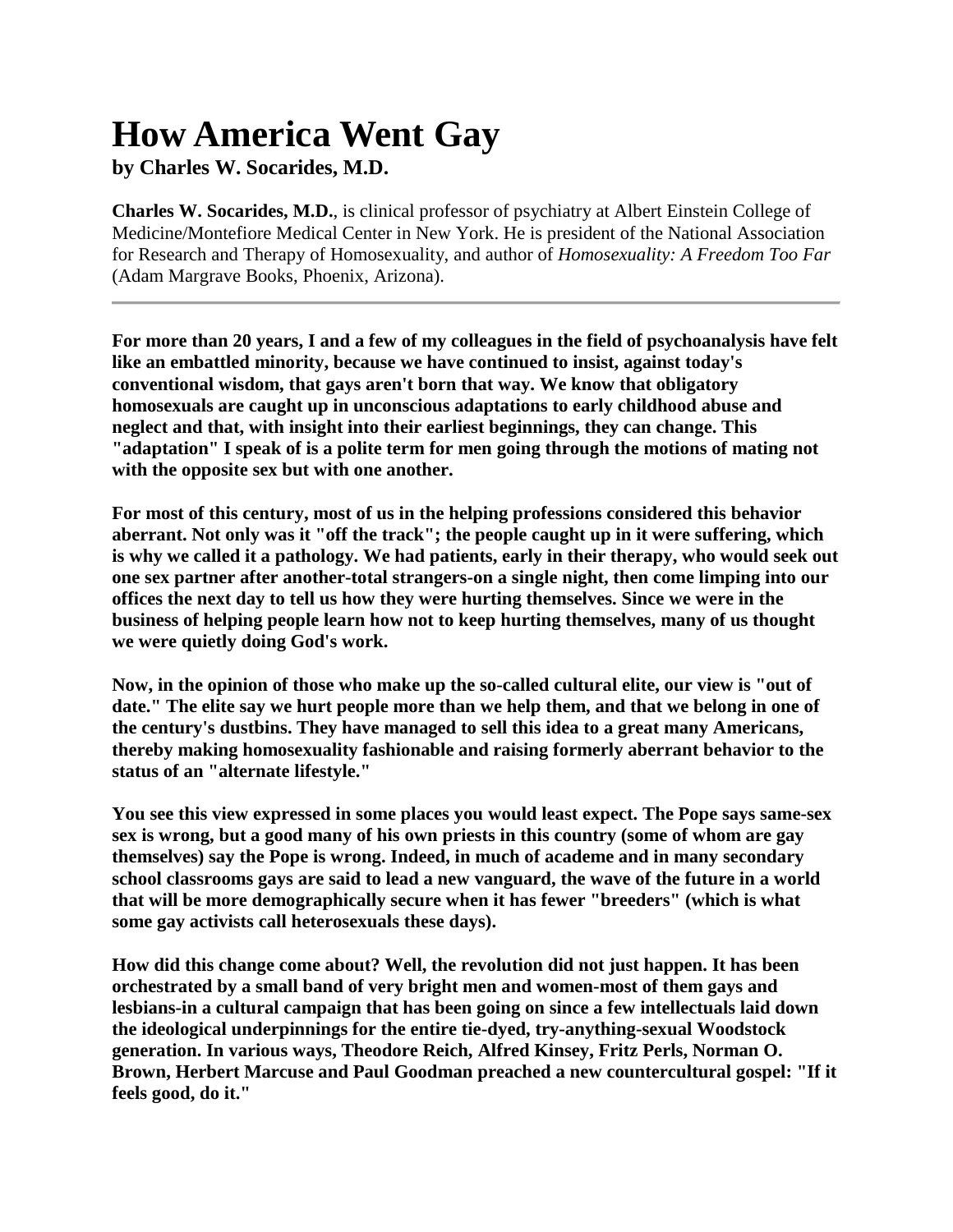**It was all part of a plan, as one gay publication put it, "to make the whole world gay." I am not making this up. You can read an account of the campaign in Dennis Altman's** *The Homosexualization of America***. In 1982 Altman, himself gay, reported with an air of elation that more and more Americans were thinking like gays and acting like gays. There were engaged, that is, "in numbers of short-lived sexual adventures either in place of or alongside long-term relationships." Altman cited the heterosexual equivalents of gay saunas and the emergence of the swinging singles scene as proofs that "promiscuity and 'impersonal sex' are determined more by social possibilities than by inherent differences between homosexuals and heterosexuals, or even between men and women."** 

**Heady stuff. Gays said they could "reinvent human nature, reinvent themselves." To do this, these reinventors had to clear away one major obstacle. No, they didn't go after the nation's clergy. They targeted the members of a worldly priesthood, the psychiatric community, and neutralized them with a radical redefinition of homosexuality itself. In 1972 and 1973 they co-opted the leadership of the American Psychiatric Association and, through a series of political maneuvers, lies and outright flim-flams, they "cured" homosexuality overnight-by fiat. They got the A.P.A. to say that same-sex sex was "not a disorder." It was merely "a condition"-as neutral as lefthandedness.** 

**This amounted to a full approval of homosexuality. Those of us who did not go along with the political redefinition were soon silenced at our own professional meetings. Our lectures were canceled inside academe and our research papers turned down in the learned journals. Worse things followed in the culture at large. Television and movie producers began to do stories promoting homosexuality as a legitimate lifestyle. A gay review board told Hollywood how it should deal or not deal with homosexuality. Mainstream publishers turned down books that objected to the gay revolution. Gays and lesbians influenced sex education in our nation's schools, and gay and lesbian libbers seized wide control of faculty committees in our nations' colleges. State legislatures nullified laws against sodomy.** 

**If the print media paid any attention at all, they tended to hail the gay revolution, possibly because many of the reporters on gay issues were themselves gay and open advocates for the movement. And those reporters who were not gay seemed too intimidated by groupthink to expose what was going on in their own newsrooms.** 

**And now, what happens to those of us who stand up and object? Gay activists have already anticipated that. They have created a kind of conventional wisdom: that we suffer from homophobia, a disease that has actually been invented by gays projecting their own fear on society. And we are bigots besides, because, they say, we fail to deal with gays compassionately. Gays are now no different than people born black or Hispanic or physically challenged. Since gays are born that way and have no choice about their sexual orientation, anyone who calls same-sex sex an aberration is now a bigot. Un-American, too. Astoundingly now, college freshmen come home for their first Thanksgiving to announce, "Hey, Mom! Hey, Dad! We've taken the high moral ground. We've joined the gay revolution."**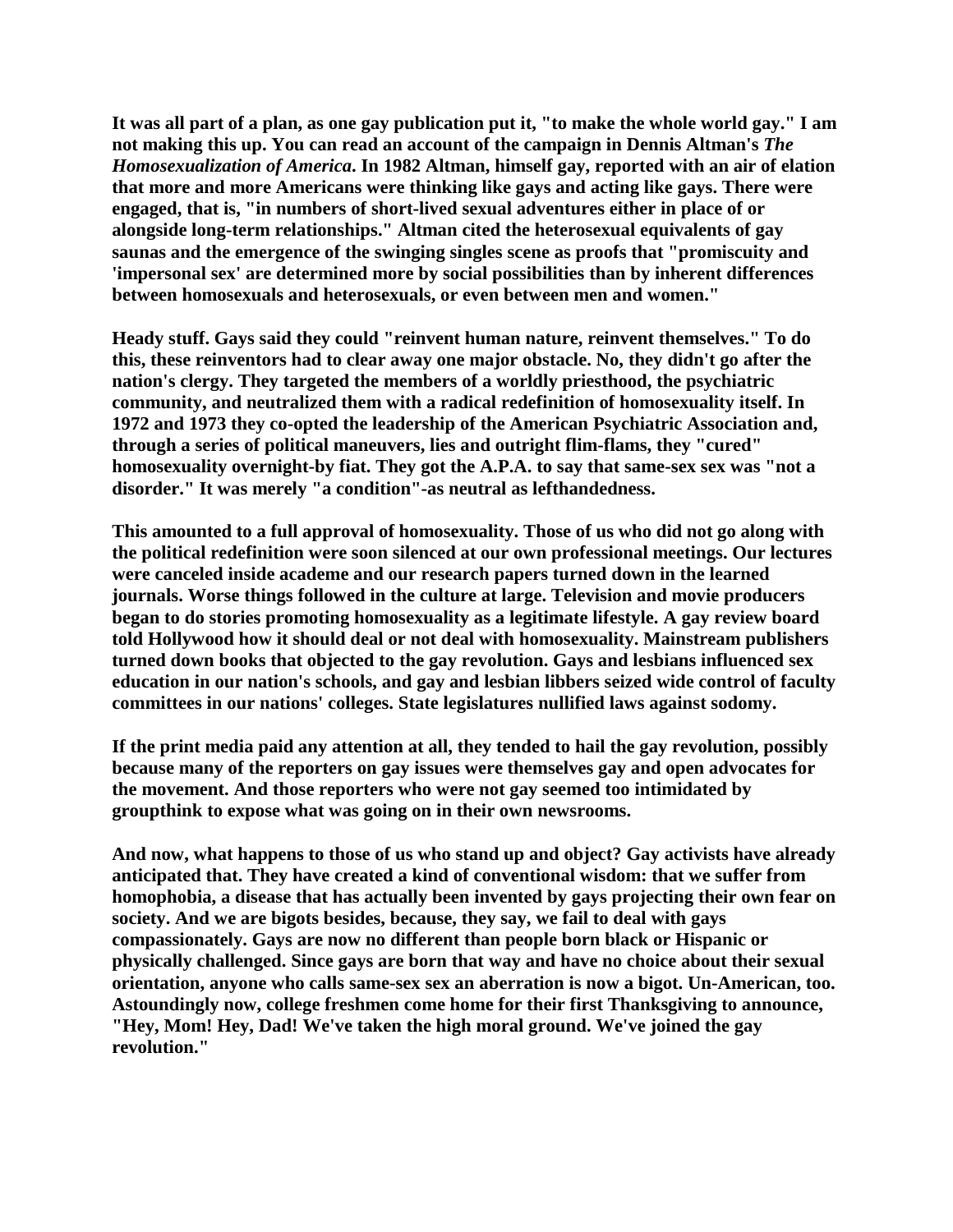**My wife, Clare, who has an unerring aptitude for getting to the heart of things, said one day recently in passing, "I think everybody's being brainwashed." That gave me a start. I know "brainwashing" is a term that has been used and overused. But my wife's casual observation only reminded me of a brilliant tract I had read several years ago and then forgotten. It was called** *After the Ball: How America Will Conquer its Fear and Hatred of Gays in the 1990's***, by Marshall Kirk and Hunter Madsen.** 

**That book turned out to be the blueprint gay activists would use in their campaign to normalize the abnormal through a variety of brainwashing techniques once catalogued by Robert Jay Lifton in his seminal work,** *Thought Reform and the Psychology of Totalism: A Study of Brainwashing in China***.** 

**In their book Kirk and Madsen urged that gay activists adopt the very strategies that helped change the political face of the largest nation on earth. The authors knew the techniques had worked in China. All they needed was enough media-and enough money-to put them to work in the United States. And they did. These activists got the media and the money to radicalize America-by processes known as** *desensitization***,** *jamming* **and**  *conversion***.** 

**They would** *desensitize* **the public by selling the notion that gays were "just like everyone else." This would make the engine of prejudice run out of steam, i.e., lull straights into an attitude of indifference.** 

**They would** *jam* **the public by shaming them into a kind of guilt at their own "bigotry." Kirk and Madsen wrote:** 

**All normal persons feel shame when they perceive that they are not thinking, feeling, or acting like one of the pack....The trick is to get the bigot into the position of feeling a conflicting twinge of shame...when his homohatred surfaces. Thus, propagandistic advertisement can depict homophobic and homohating bigots as crude loudmouths....It can show them being criticized, hated, shunned. It can depict gays experiencing horrific suffering as the direct result of homohatred-suffering of which even most bigots would be ashamed to be the cause.**

**The best thing about this technique, according to Kirk and Madsen: The bigot did not even have to believe he was a loathsome creature:** 

**Rather, our effect is achieved without reference to facts, logic, or proof. Just as the bigot became such, without any say in the matter, through repeated infralogical emotional conditioning, his bigotry can be alloyed in exactly the same way, whether he is conscious of the attack or not. In short, jamming succeeds insofar as it inserts even a slight frisson of doubt and shame into the previously unalloyed, self-righteous pleasure. The approach can be quite useful and effective-if our message can get the massive exposure upon which all else depends.**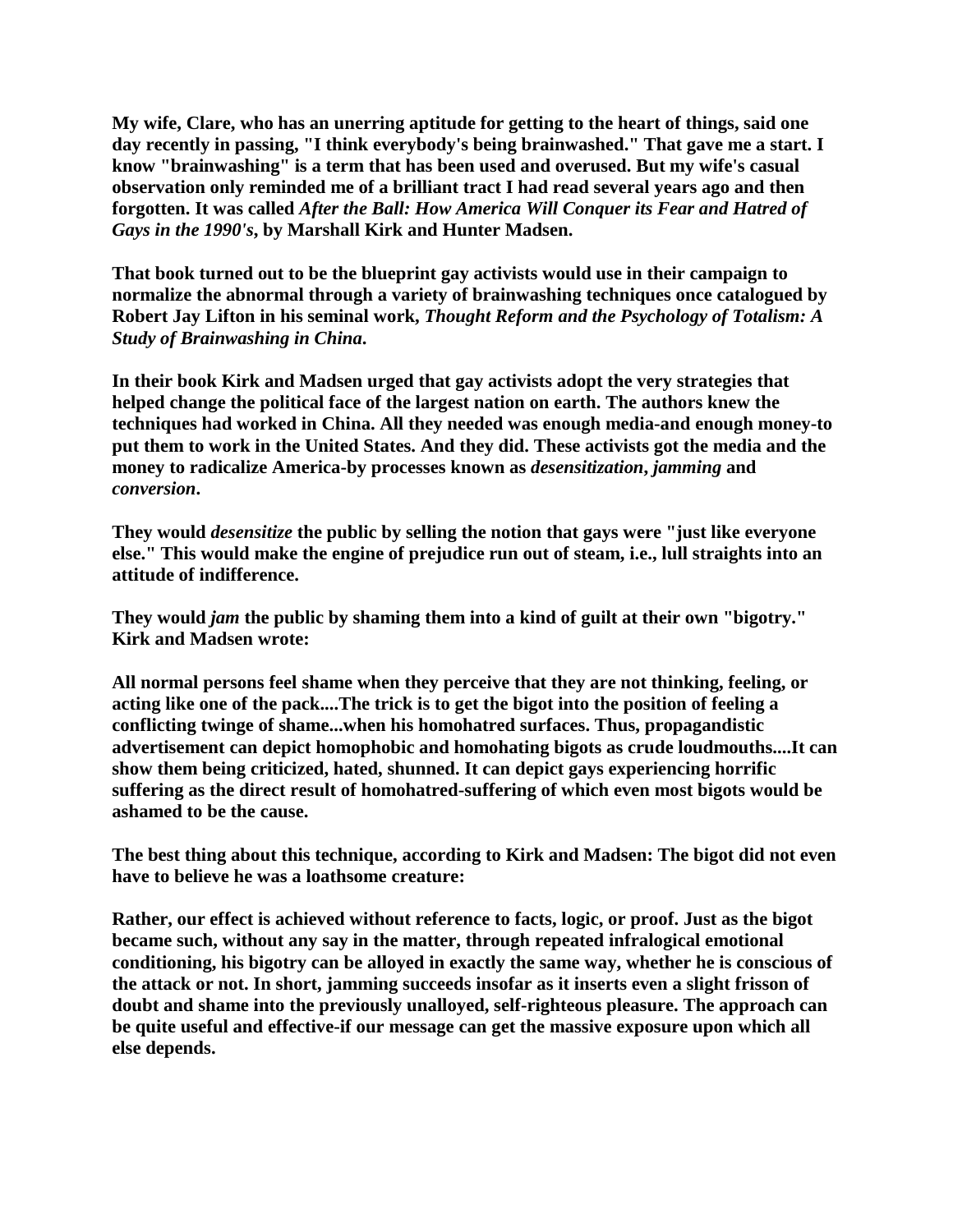**Finally-this was the process they called conversion-Kirk and Madsen predicted a mass public change of heart would follow, even among bigots, "if we can actually make them like us." They wrote, "Conversion aims at just this...conversion of the average American's emotions, mind, and will, through a planned psychological attack, in the form of propaganda fed to the nation via the media."** 

**In the movie "Philadelphia" we see the shaming technique and the conversion process working at the highest media level. We saw Tom Hank's character suffering (because he was gay and had AIDS) at the hands of bigots in his Philadelphia law firm. Not only were we ashamed of the homophobic behavior of the villainous straight lawyers in the firm; we felt nothing but sympathy for the suffering Hanks. (Members of the Motion Picture Academy felt so much sympathy they gave Hanks an Oscar.) Our feelings helped fulfill Kirk and Madsen's strategy: "to make Americans hold us in warm regard, whether they like it or not."** 

**Few dared speak out against "Philadelphia" as an example of the kind of propaganda Kirk and Madsen had called for. By then, four years after the publication of the Kirk-Madsen blueprint, the American public had already been programmed. Homosexuality was now simply "an alternate lifestyle." Best of all, because of the persuaders embedded in thousands of media messages, society's acceptance of homosexuality seemed one of those spontaneous, historic turnings in time-yes, a kind of conversion. Nobody quite knew how it happened, but the nation had changed. We had become more sophisticated, more loving toward all, even toward those "afflicted" with the malady-excuse me, condition.** 

**By 1992 the President of the United States said it was time that people who were openly gay and lesbian should not be ousted from the nation's armed forces. In 1993 the nation's media celebrated a huge outpouring of gay pride in Washington, D.C. Television viewers chanted along with half a million marchers, "Two, four, six, eight! Being gay is really great." We felt good about ourselves. We were patriotic Americans. We had abolished one more form of discrimination, wiped out one of society's most enduring afflictions: homophobia. Best of all, we knew now that gay was good, gay was free.** 

**Excuse me. Gay is not good. Gay is not decidedly free. How do I know this? For more than 40 years, I have been in solidarity with hundreds of homosexuals, my patients, and I have spent most of my professional life engaged in exercising a kind of "pastoral care" on their behalf. But I do not help them by telling them they are O.K. when they are not O.K. Nor do I endorse their "new claim to self-definition and self-respect." Tell me: Have we dumped the idea that a man's self-esteem comes from something inside himself (sometimes called character) and from having a good education, a good job and a good family-and replaced that notion with this, that he has an affinity to love (and have sex with) other men?** 

**In point of fact, many of my patients had character; they had an education; they were respected ad men and actuaries and actors. But they were still in pain-for one reason and one reason alone. They were caught up in this mysterious compulsion to have sex with other men. They were not free. They were not happy. And they wanted to see if they could change.**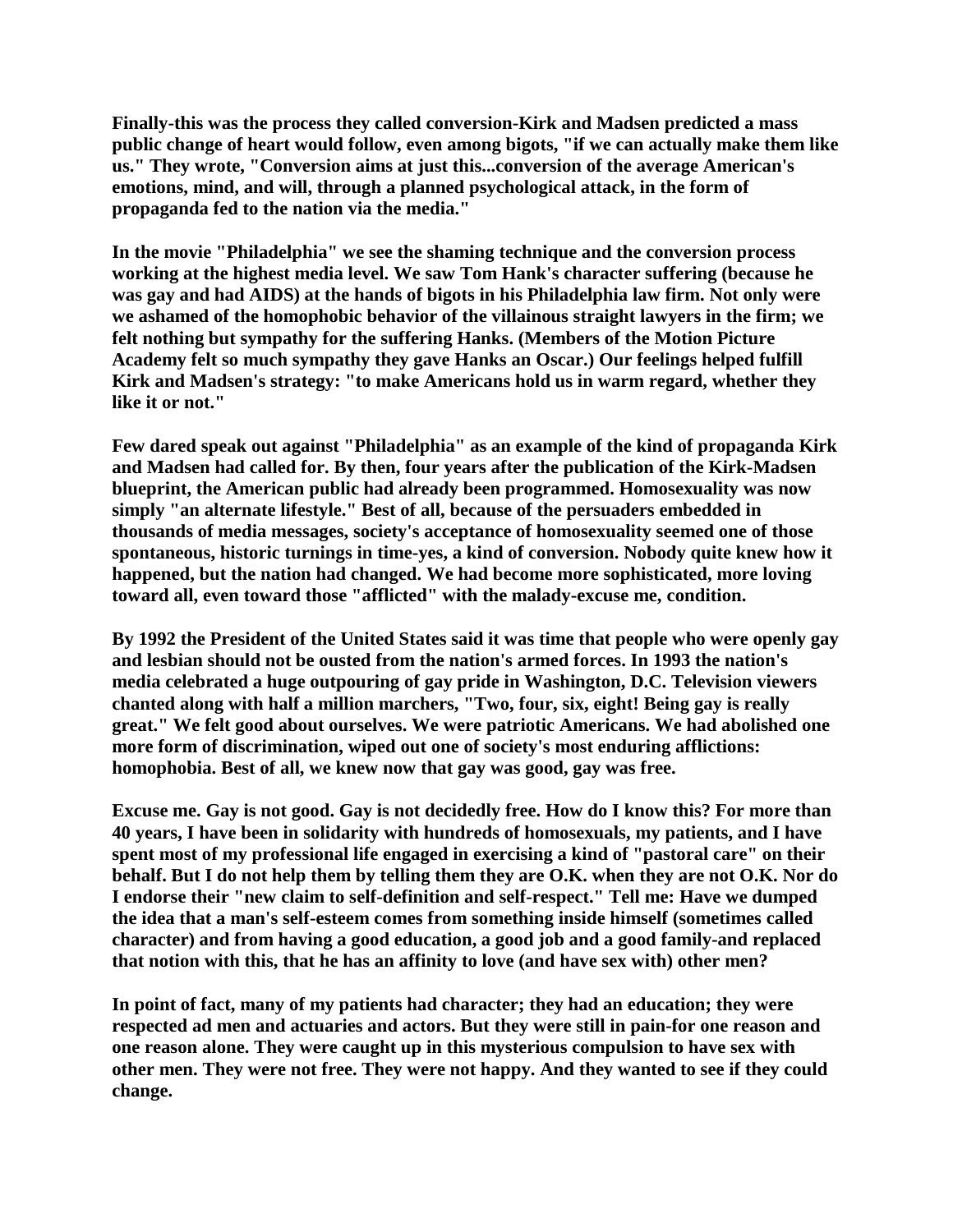**Over the years, I found that those of my patients who really wanted to change could do so, by attaining the insight that comes with a good psychoanalysis. Others found other therapies that helped them get to the bottom of their compulsions, all of which involved high motivation and hard work. Difficult as their therapeutic trips were, hundreds and thousands of homosexuals changed their ways. Many of my own formerly homosexual patients-about a third of them-are married today and happily so, with children. One-third may not sound like a very good average. But it is just about the same success rate you will find at the best treatment centers for alcoholics, like Hazelden in Minnesota and the Betty Ford Clinic in California.** 

**Another third of my patients remain homosexual but not part of the gay scene. Now, after therapy, they still have same-sex sex, but they have more control over their impulses because now they understand the roots of their need for same-sex sex. Some of these are even beginning to turn on to the opposite sex. I add this third to my own success rate-so that I can tell people in all honesty that my batting average is .667 out of more than a thousand "at bats."** 

**Of course, I could bat .997 if I told all my patients in pain that their homosexuality was "a special call" and "a liberation." That would endear me to everyone, but it would not help them. It would be a lie-despite recent pieces of pseudo-science bolstering the fantasy that gays are "born that way." The media put its immediate blessing on this "research," but we were oversold. Now we are getting reports, even in such gay publications as** *The Journal of Homosexuality***, that the gay-gene studies and the gay-brain studies do not stand up to critical analysis. (The author of one so-called "gay-gene theory" is under investigation by the National Institutes of Health for scientific fraud.)** 

**I was not surprised to hear this. My long clinical experience and a sizable body of psychoanalysis research dating all the way back to Freud tell me that most men caught up in same-sex sex are reacting, at an unconscious level, to something amiss with their earliest upbringing- overcontrolling mothers and abdicating fathers. Through long observation I have also learned that the supposedly liberated homosexual is never really free. In his multiple, same-sex adventures, even the most effeminate gay was looking to incorporate the manhood of others, because he was in a compulsive, never-ending search for the masculinity that was never allowed to build and grow in early childhood.** 

**When I tried to explain these dynamics to the writer who helped me put together a kind of popular catechism on homosexuality, I found he had a hard time understanding what this "incorporation" meant. He said, "Your patient would be more manly if he took in the penis of another man? Sounds a little dumb. Would I run faster if I ate the flesh of a deer?"** 

**I told him, "You have to understand that we are talking about feelings that come from deep in the unconscious mind. They are very primitive. In fact, if you have ever read any Indian lore, you may remember that Indians would, in fact, eat the flesh of a deer in order to become faster afoot. To us, that is a very primitive idea. But it had a mythic significance for a young Iroquois brave. And Madison Avenue still makes use of such mythic meanings.**